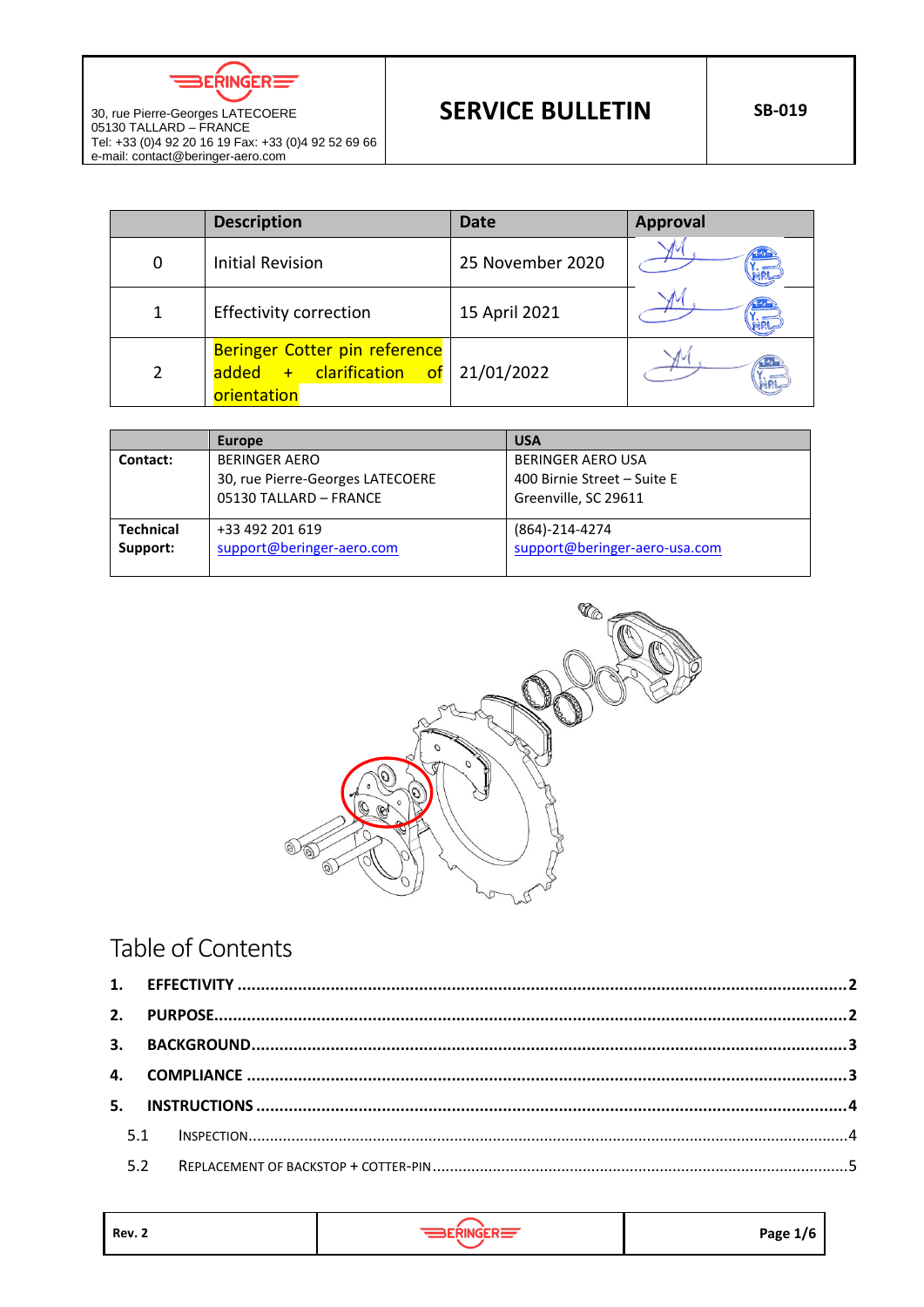$BERINGER =$ 

# <span id="page-1-0"></span>**1. EFFECTIVITY**

30, rue Pierre-Georges LATECOERE 05130 TALLARD – FRANCE

e-mail: contact@beringer-aero.com

This service bulletin has to be applied to the following products:

| P/N                        | Affected S/N or batches (prior or equal to) |
|----------------------------|---------------------------------------------|
| EA-003.3N                  | 5781 *                                      |
| EA-003.4N                  | 532                                         |
| EA-003.5N                  | 206                                         |
| EA-003.7N                  | 052                                         |
| EA-003.10N                 | 009                                         |
| EA-004.1N                  | 001                                         |
| <b>EA-004.2NL &amp; NR</b> | 020                                         |
| EA-004.3NL & NR            | 042 (NL) & 043 (NR)                         |
| EA-004.4NL & NR            | All                                         |
| <b>EA-004.5NL &amp; NR</b> | 002                                         |

\*Nota: 5600.1 to 5653.1 are already equipped with the new solution (no need to apply this SB)

## <span id="page-1-1"></span>**2. PURPOSE**

Replacement of Backstop BTR-001 in order to put the cotter-pin (ISO1234) backward (BERINGER reference: L-V-011). The goal is to prevent scratching of the inner wheel half by the tails of the cotter pin.

Backstop BTR-001(B) supersedes BTR-001(A) to allow this modification.

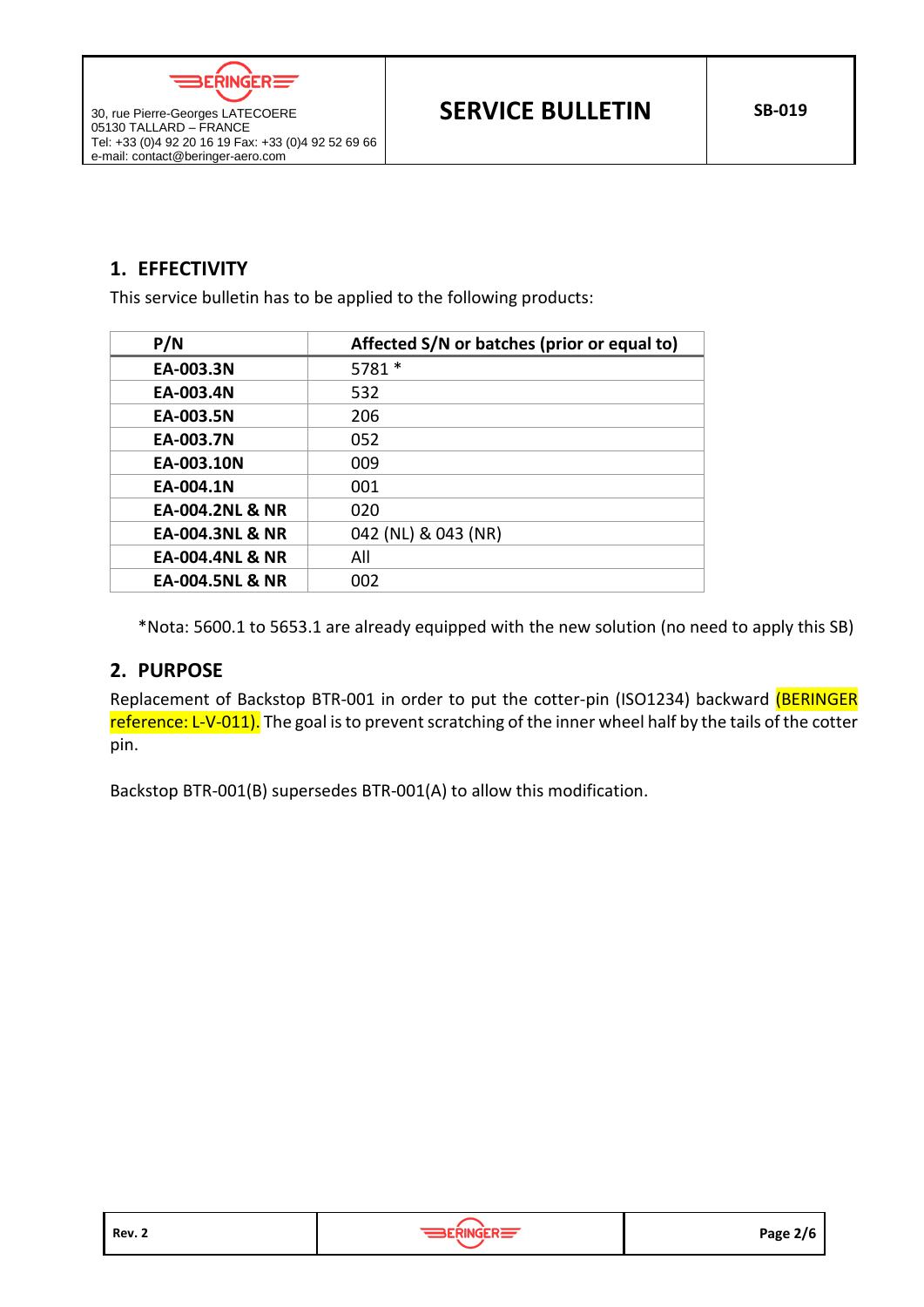

**SERVICE BULLETIN** SB-019

## <span id="page-2-0"></span>**3. BACKGROUND**

e-mail: contact@beringer-aero.com

30, rue Pierre-Georges LATECOERE 05130 TALLARD – FRANCE

The cotter pin securing the back stop on the brake assembly back plate can be displaced from the as installed position. This can occur during unpackaging and first installation, maintenance, or at any other time when the parts are handled. If the cotter pin tails are raised from the surface of the back plate or rotated 90° from the initial orientation then they are at risk for contacting the inner wheel half and scratching the anodized finish.





## <span id="page-2-1"></span>**4. COMPLIANCE**

## *At the next annual inspection or change of brake disc, brake pad, or tire [Whichever occurs first].*

The occurrence of this scratch is not an airworthiness or safety issue. To prevent damage to the wheel half, it is recommended to inspect the cotter pins as soon as practical.



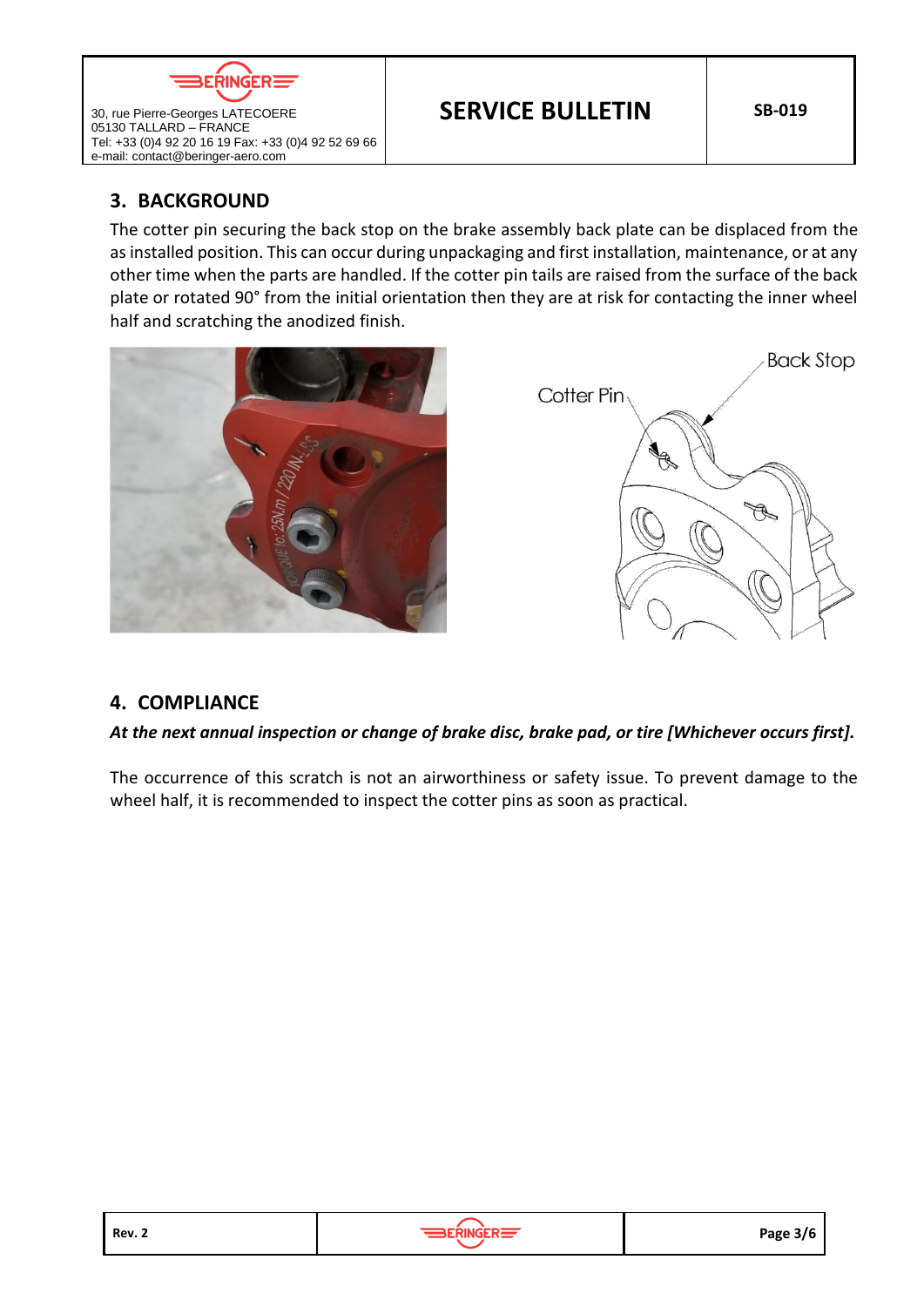

## <span id="page-3-0"></span>**5. INSTRUCTIONS**

30, rue Pierre-Georges LATECOERE 05130 TALLARD – FRANCE

e-mail: contact@beringer-aero.com

#### <span id="page-3-1"></span>*5.1 Inspection*

- Remove the wheel and tire assembly per the instructions in the applicable maintenance manual.
- Inspect the inner wheel half for circular scratches. An inner wheel half with a continuous circular scratch that has removed the anodizing must be replaced.



• This scratch has been caused by cotter pins that have been displaced from the initial orientation which is set and controlled during manufacturing.



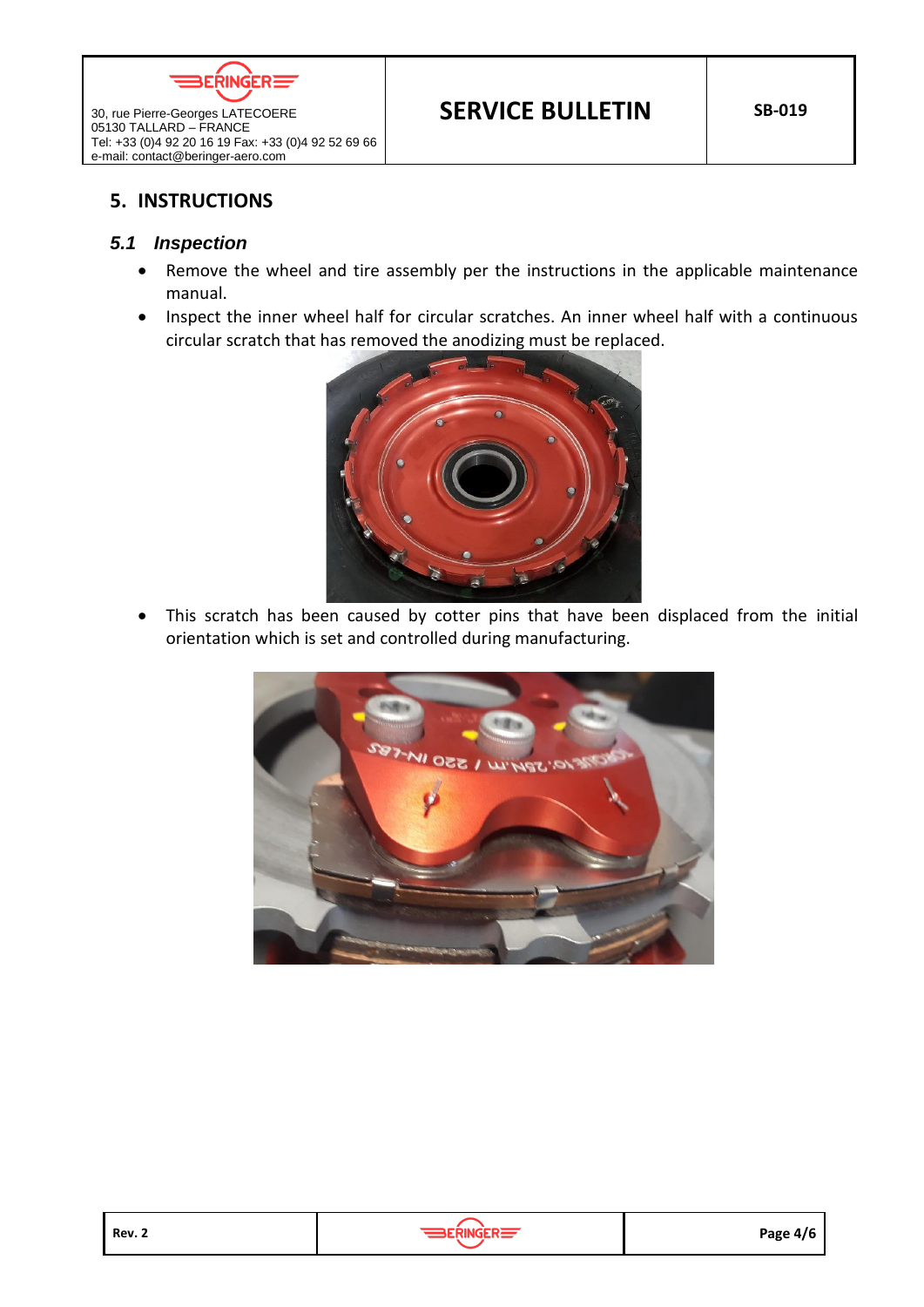

30, rue Pierre-Georges LATECOERE 05130 TALLARD – FRANCE

e-mail: contact@beringer-aero.com

## <span id="page-4-0"></span>*5.2 Replacement of backstop + cotter-pin*

- Remove the existing cotter pins.
- Clean the indent in the backplate using water with soap or cleaning solvent and wipe dry with a clean cloth.
	- **CAUTION:** Do not use basic or acid agent on wheel halves. Anodizing can be totally removed within few minutes in contact with basic agent. Make sure that cleaning soap is not basic.
- Lubricate the contact area between back stops and back plate with silicone grease **NOTE:** Use silicone grease (-50°C to 200°C) compliant with FDA CFR art. 178.3570 (liquid grease in spray is not allowed) or SAE-AS8660 or MIL-S-8660C
- •
- Install new backstop design with a new cotter-pin installed in the other direction (see below). *The "eye" of the cotter-pin has to point out of the brake caliper and shall not extend more than 1mm.*

#### **NOTE: The "eye" can stay hidden inside the caliper in some cases it is normal.**